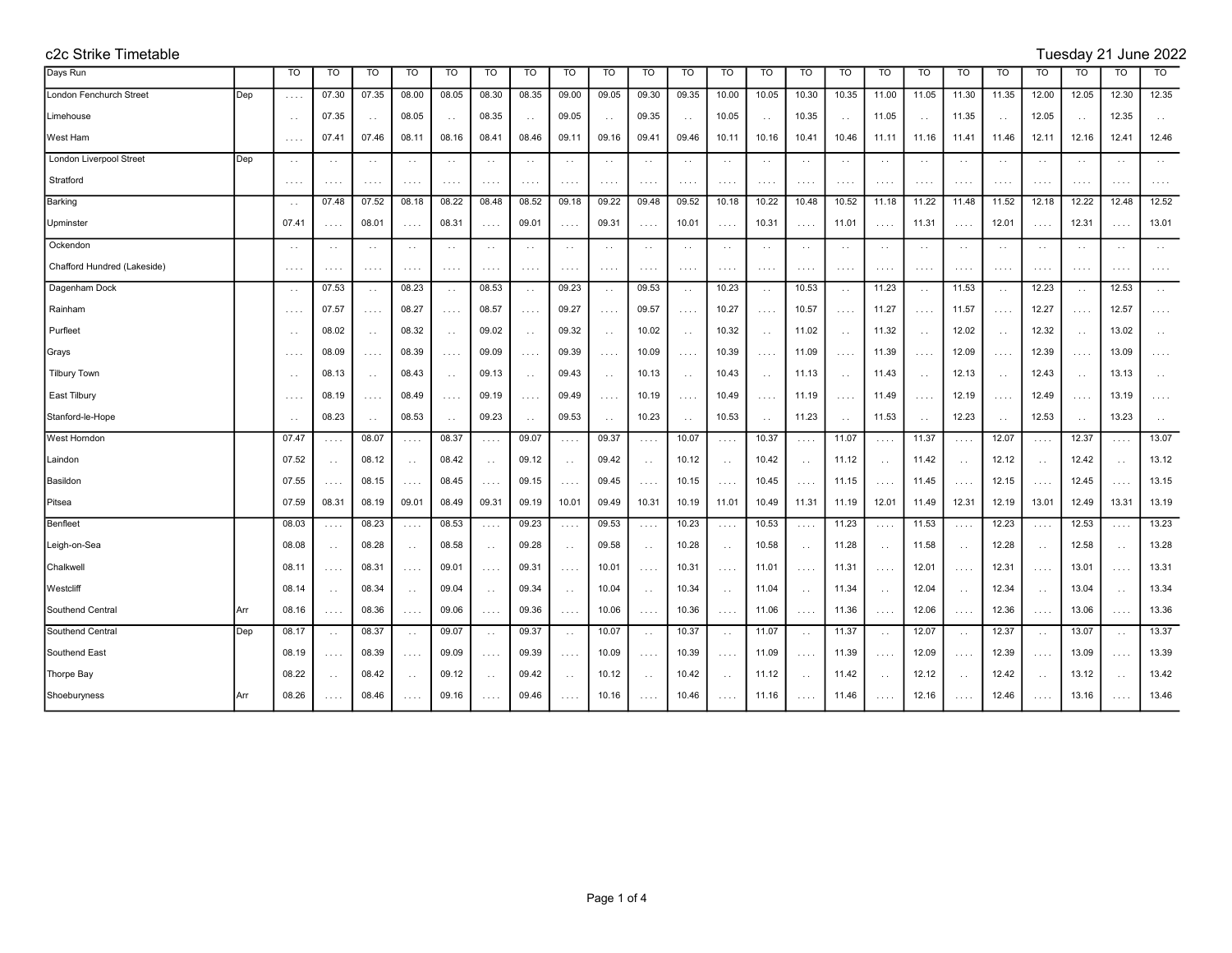| Tuesday 21 June 2022<br>c <sub>2</sub> c Strike Timetable |     |               |                             |               |               |                      |               |               |               |               |                      |               |                      |               |                      |                                     |               |                                |               |                             |               |  |
|-----------------------------------------------------------|-----|---------------|-----------------------------|---------------|---------------|----------------------|---------------|---------------|---------------|---------------|----------------------|---------------|----------------------|---------------|----------------------|-------------------------------------|---------------|--------------------------------|---------------|-----------------------------|---------------|--|
| Days Run                                                  |     | TO            | TO                          | <b>TO</b>     | TO            | TO                   | TO            | TO            | TO            | TO            | TO                   | TO            | TO                   | TO            | TO                   | TO                                  | TO            | TO                             | TO            | TO                          | TO            |  |
| London Fenchurch Street                                   | Dep | 13.00         | 13.05                       | 13.30         | 13.35         | 14.00                | 14.05         | 14.30         | 14.35         | 15.00         | 15.05                | 15.30         | 15.35                | 16.00         | 16.05                | 16.30                               | 16.35         | 17.00                          | 17.05         | 17.28                       | 17.37         |  |
| Limehouse                                                 |     | 13.05         | $\ldots$                    | 13.35         | $\epsilon$ .  | 14.05                | $\sim$        | 14.35         | $\sim$ .      | 15.05         | $\sim$               | 15.35         | $\sim$               | 16.05         | $\ddotsc$            | 16.35                               | $\ldots$      | 17.05                          | $\cdot$ .     | 17.33                       | 17.42         |  |
| West Ham                                                  |     | 13.11         | 13.16                       | 13.41         | 13.46         | 14.11                | 14.16         | 14.41         | 14.46         | 15.11         | 15.16                | 15.41         | 15.46                | 16.11         | 16.16                | 16.41                               | 16.46         | 17.11                          | 17.16         | 17.39                       | 17.48         |  |
| London Liverpool Street                                   | Dep | $\sim$ $\sim$ | $\sim$ $\sim$               | $\sim$ .      | $\sim$ $\sim$ | $\sim$ $\sim$        | $\sim$ .      | $\sim$ .      | $\sim$ $\sim$ | $\sim$ $\sim$ | $\sim$ $\sim$        | $\sim$ $\sim$ | $\sim$ $\sim$        | $\sim$ .      | $\sim$ $\sim$        | $\sim$ $\sim$                       | $\sim$ $\sim$ | $\sim$ .                       | $\sim$ $\sim$ | $\sim$ .                    | $\sim$ .      |  |
| Stratford                                                 |     | $\cdots$      | $\sim$ $\sim$ $\sim$ $\sim$ | $\cdots$ .    | .             | $\sim$ $\sim$ $\sim$ | $\ldots$ .    | $\cdots$      | $\cdots$      | $\cdots$      | $\cdots$             | .             | $\sim$ $\sim$ $\sim$ | $\cdots$      | $\sim$ $\sim$ $\sim$ | $\cdots$ .                          | $\cdots$      | $\cdots$                       | .             | $\ldots$ .                  | $\cdots$      |  |
| Barking                                                   |     | 13.18         | 13.22                       | 13.48         | 13.52         | 14.18                | 14.22         | 14.48         | 14.52         | 15.18         | 15.22                | 15.48         | 15.52                | 16.18         | 16.22                | 16.48                               | 16.52         | 17.18                          | 17.22         | 17.45                       | 17.55         |  |
| Upminster                                                 |     | $\ldots$ .    | 13.31                       | $\ldots$ .    | 14.01         | $\ldots$ .           | 14.31         | $\ldots$ .    | 15.01         | $\ldots$ .    | 15.31                | $\ldots$ .    | 16.01                | $\ldots$ .    | 16.31                | $\ldots$ .                          | 17.01         | $\alpha$ , $\alpha$ , $\alpha$ | 17.31         | 17.54                       | $\ldots$ .    |  |
| Ockendon                                                  |     | $\sim$ $\sim$ | $\sim$ $\sim$               | $\sim$ $\sim$ | $\sim$ $\sim$ | $\sim$ $\sim$        | $\sim$ $\sim$ | $\sim$ $\sim$ | $\sim$ $\sim$ | $\sim$ $\sim$ | $\sim$ $\sim$        | $\sim$ $\sim$ | $\sim$ $\sim$        | $\sim$ $\sim$ | $\sim$ $\sim$        | $\sim$ $\sim$                       | $\sim$ $\sim$ | $\sim$ .                       | $\sim$ $\sim$ | $\ldots$                    | $\sim$ $\sim$ |  |
| Chafford Hundred (Lakeside)                               |     | $\dots$ .     | $\sim$ $\sim$ $\sim$        | $\ldots$ .    | $\ldots$ .    | $\ldots$ .           | $\ldots$ .    | $\ldots$ .    | $\ldots$ .    | $\ldots$ .    | $\sim$ $\sim$ $\sim$ | $\ldots$ .    | $\ldots$ .           | $\ldots$ .    | $\dots$ .            | $\epsilon \rightarrow \epsilon \pm$ | $\ldots$ .    | $\ldots$ .                     | $\ldots$ .    | $\sim$ $\sim$ $\sim$        | $\dots$ .     |  |
| Dagenham Dock                                             |     | 13.23         | $\sim$ .                    | 13.53         | $\sim$ .      | 14.23                | $\sim$ .      | 14.53         | $\ldots$      | 15.23         | $\sim$ .             | 15.53         | $\sim$ .             | 16.23         | $\sim$ .             | 16.53                               | $\sim$ .      | 17.23                          | $\sim$ .      | $\sim$ .                    | 18.00         |  |
| Rainham                                                   |     | 13.27         | $\ldots$ .                  | 13.57         | $\ldots$ .    | 14.27                | $\ldots$ .    | 14.57         | $\ldots$ .    | 15.27         | $\ldots$ .           | 15.57         | $\ldots$ .           | 16.27         | $\ldots$ .           | 16.57                               | $\ldots$ .    | 17.27                          | $\cdots$      | $\sim$ $\sim$ $\sim$        | 18.04         |  |
| Purfleet                                                  |     | 13.32         | $\sim$ $\sim$               | 14.02         | $\sim$ $\sim$ | 14.32                | $\sim$ .      | 15.02         | $\sim$ $\sim$ | 15.32         | $\sim$ .             | 16.02         | $\sim$ $\sim$        | 16.32         | $\sim$               | 17.02                               | $\sim$ $\sim$ | 17.32                          | $\sim$ $\sim$ | $\sim$ $\sim$               | 18.09         |  |
| Grays                                                     |     | 13.39         | $\dots$ .                   | 14.09         | $\cdots$      | 14.39                | $\ldots$ .    | 15.09         | $\ldots$      | 15.39         | $\ldots$ .           | 16.09         | $\ldots$ .           | 16.39         | $\ldots$ .           | 17.09                               | $\ldots$ .    | 17.39                          | $\cdots$      | $\sim$ $\sim$ $\sim$ $\sim$ | 18.16         |  |
| <b>Tilbury Town</b>                                       |     | 13.43         | $\sim$ $\sim$               | 14.13         | $\sim$ $\sim$ | 14.43                | $\sim$ $\sim$ | 15.13         | $\sim$ $\sim$ | 15.43         | $\sim$ .             | 16.13         | $\sim$ $\sim$        | 16.43         | $\sim$ $\sim$        | 17.13                               | $\sim$ $\sim$ | 17.43                          | $\sim$ $\sim$ | $\sim$ $\sim$               | $\sim$ $\sim$ |  |
| East Tilbury                                              |     | 13.49         | $\dots$ .                   | 14.19         | $\cdots$      | 14.49                | $\ldots$ .    | 15.19         | $\ldots$ .    | 15.49         | $\ldots$ .           | 16.19         | $\ldots$ .           | 16.49         | $\cdots$             | 17.19                               | $\cdots$      | 17.49                          | $\cdots$      | $\sim$ $\sim$ $\sim$        | $\cdots$      |  |
| Stanford-le-Hope                                          |     | 13.53         | $\sim$ $\sim$               | 14.23         | $\sim$ $\sim$ | 14.53                | $\sim$ .      | 15.23         | $\sim$ .      | 15.53         | $\sim$ .             | 16.23         | $\sim$ .             | 16.53         | $\sim$ .             | 17.23                               | $\ldots$      | 17.53                          | $\sim$ .      | $\sim$ $\sim$               | $\sim$ .      |  |
| West Horndon                                              |     | $\ldots$      | 13.37                       | $\ldots$ .    | 14.07         | $\ldots$ .           | 14.37         | $\ldots$ .    | 15.07         | $\dots$ .     | 15.37                | $\ldots$ .    | 16.07                | $\ldots$ .    | 16.37                | $\dots$ .                           | 17.07         | $\ldots$ .                     | 17.37         | 18.00                       | $\ldots$ .    |  |
| Laindon                                                   |     | $\ddotsc$     | 13.42                       | $\sim$ .      | 14.12         | $\sim$               | 14.42         | $\cdots$      | 15.12         | $\ldots$      | 15.42                | $\sim$ $\sim$ | 16.12                | $\sim$ .      | 16.42                | $\sim$ .                            | 17.12         | $\sim$ .                       | 17.42         | 18.05                       | $\ldots$      |  |
| <b>Basildon</b>                                           |     | $\ldots$ .    | 13.45                       | $\ldots$ .    | 14.15         | $\ldots$ .           | 14.45         | $\ldots$ .    | 15.15         | $\ldots$ .    | 15.45                | $\ldots$ .    | 16.15                | $\ldots$ .    | 16.45                | $\ldots$ .                          | 17.15         | $\alpha$ , $\alpha$ , $\alpha$ | 17.45         | 18.08                       | $\ldots$ .    |  |
| Pitsea                                                    |     | 14.01         | 13.49                       | 14.31         | 14.19         | 15.01                | 14.49         | 15.31         | 15.19         | 16.01         | 15.49                | 16.31         | 16.19                | 17.01         | 16.49                | 17.31                               | 17.19         | 18.01                          | 17.49         | 18.12                       | $\ddotsc$     |  |
| Benfleet                                                  |     | $\ldots$ .    | 13.53                       | $\ldots$ .    | 14.23         | $\ldots$ .           | 14.53         | $\cdots$      | 15.23         | $\ldots$ .    | 15.53                | $\dots$ .     | 16.23                | $\ldots$ .    | 16.53                | $\ldots$ .                          | 17.23         | $\sim$ $\sim$ $\sim$           | 17.53         | 18.16                       | $\cdots$      |  |
| Leigh-on-Sea                                              |     | $\ldots$      | 13.58                       | $\sim$ .      | 14.28         | $\sim$ .             | 14.58         | $\ddotsc$     | 15.28         | $\ddotsc$     | 15.58                | $\sim$ $\sim$ | 16.28                | $\sim$ .      | 16.58                | $\sim$ .                            | 17.28         | $\ddots$                       | 17.58         | 18.21                       | $\ldots$      |  |
| Chalkwell                                                 |     | $\cdots$      | 14.01                       | $\ldots$ .    | 14.31         | $\ldots$ .           | 15.01         | $\cdots$      | 15.31         | $\ldots$ .    | 16.01                | $\ldots$ .    | 16.31                | $\ldots$ .    | 17.01                | $\ldots$ .                          | 17.31         | $\sim$ $\sim$ $\sim$           | 18.01         | 18.24                       | $\dots$ .     |  |
| Westcliff                                                 |     | $\sim$ .      | 14.04                       | $\ldots$      | 14.34         | $\ldots$             | 15.04         | $\ddots$      | 15.34         | $\sim$ .      | 16.04                | $\sim$ $\sim$ | 16.34                | $\sim$ .      | 17.04                | $\sim$ .                            | 17.34         | $\sim$ .                       | 18.04         | 18.27                       | $\sim$ .      |  |
| Southend Central                                          | Arr | $\ldots$ .    | 14.06                       | $\ldots$ .    | 14.36         | $\ldots$ .           | 15.06         | $\ldots$ .    | 15.36         | $\ldots$ .    | 16.06                | $\ldots$ .    | 16.36                | $\ldots$ .    | 17.06                | $\ldots$                            | 17.36         | $\ldots$ .                     | 18.06         | 18.30                       | $\ldots$ .    |  |
| Southend Central                                          | Dep | $\sim$ $\sim$ | 14.07                       | $\sim$ .      | 14.37         | $\sim$ .             | 15.07         | $\ldots$      | 15.37         | $\ldots$      | 16.07                | $\sim$ $\sim$ | 16.37                | $\sim$ $\sim$ | 17.07                | $\sim$ $\sim$                       | 17.37         | $\cdots$                       | 18.07         | $\sim$ .                    | $\sim$ .      |  |
| Southend East                                             |     | $\cdots$      | 14.09                       | $\ldots$ .    | 14.39         | $\ldots$ .           | 15.09         | $\cdots$      | 15.39         | $\cdots$      | 16.09                | $\cdots$      | 16.39                | $\ldots$ .    | 17.09                | $\ldots$ .                          | 17.39         | $\ldots$ .                     | 18.09         | $\cdots$                    | $\cdots$      |  |
| Thorpe Bay                                                |     | $\ldots$      | 14.12                       | $\sim$ .      | 14.42         | $\sim$ $\sim$        | 15.12         | $\sim$ .      | 15.42         | $\sim$ $\sim$ | 16.12                | $\sim$ $\sim$ | 16.42                | $\sim$ .      | 17.12                | $\sim$ .                            | 17.42         | $\ldots$                       | 18.12         | $\ldots$                    | $\sim$ $\sim$ |  |
| Shoeburyness                                              | Arr | $\cdots$      | 14.16                       | $\ldots$ .    | 14.46         | $\ldots$ .           | 15.16         | $\sim 100$    | 15.46         | $\cdots$      | 16.16                | $\cdots$      | 16.46                | $\ldots$ .    | 17.16                | $\cdots$                            | 17.46         | $\ldots$ .                     | 18.16         | $\ldots$ .                  | $\cdots$      |  |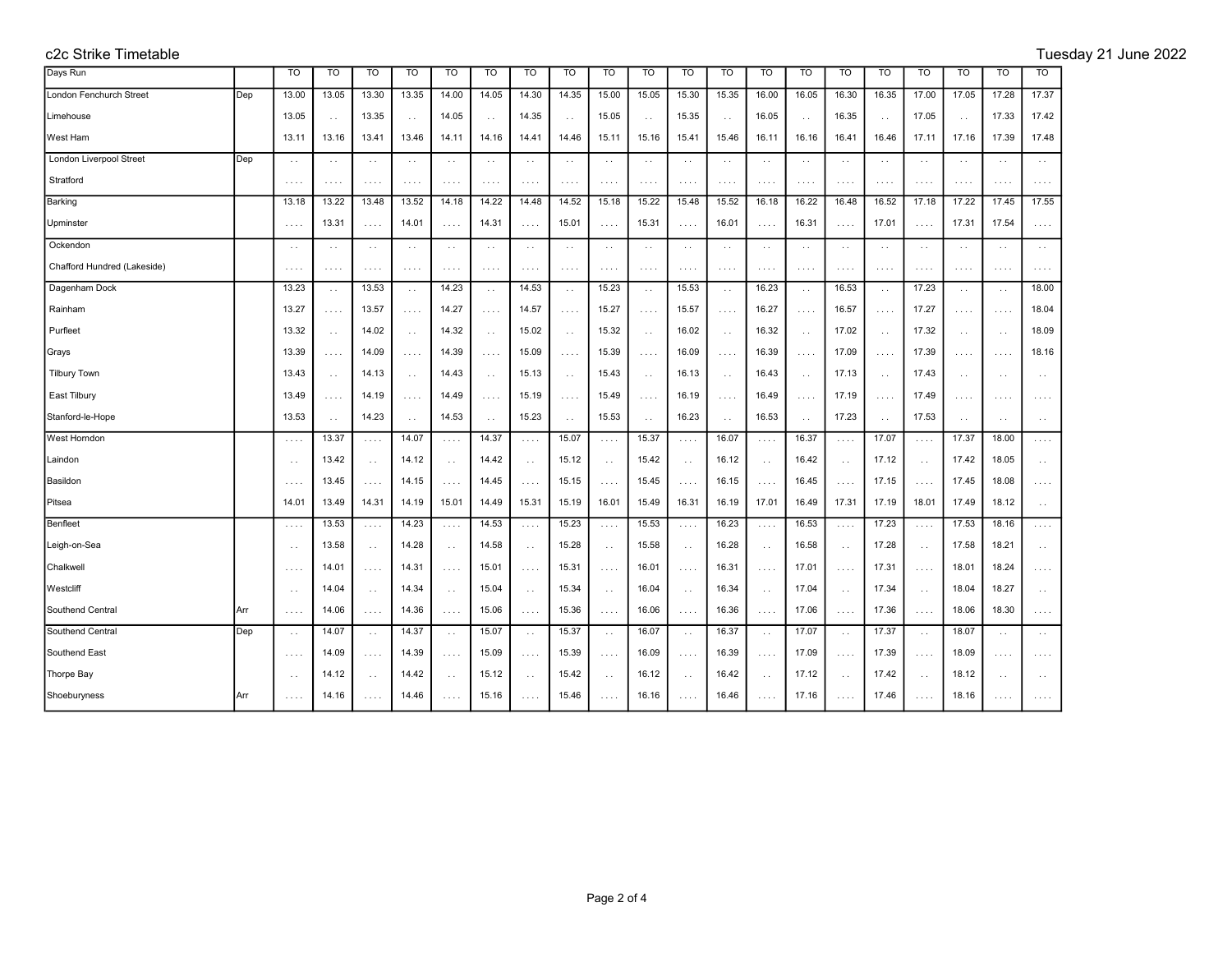| c2c Strike Timetable        |     |                      |                      |                 |                      |               |               |                      |               |                      |               |                             |               |                      |                       |               |                      |               |                      |               |               |                      |               | Tuesday 21 June 2022 |
|-----------------------------|-----|----------------------|----------------------|-----------------|----------------------|---------------|---------------|----------------------|---------------|----------------------|---------------|-----------------------------|---------------|----------------------|-----------------------|---------------|----------------------|---------------|----------------------|---------------|---------------|----------------------|---------------|----------------------|
| Days Run                    |     | TO                   | TO                   | TO              | TO                   | TO            | <b>TO</b>     | TO                   | TO            | TO                   | TO            | TO                          | TO            | TO                   | TO                    | TO            | TO                   | TO            | TO                   | TO            | <b>TO</b>     | TO                   | TO            | TO                   |
| Shoeburyness                | Dep | $\ldots$ .           | $\ldots$ .           | 07.30           | $\cdots$             | 08.00         | $\ldots$ .    | 08.30                | $\cdots$      | 09.00                | $\cdots$      | 09.30                       | $\ldots$ .    | 10.00                | $\ldots$ .            | 10.30         | $\ldots$ .           | 11.00         | $\cdots$             | 11.30         | $\cdots$      | 12.00                | $\ldots$ .    | 12.30                |
| Thorpe Bay                  |     | $\sim$ $\sim$        | $\cdots$             | 07.34           | $\cdots$             | 08.04         | $\sim$        | 08.34                | $\sim$ .      | 09.04                | $\sim$ .      | 09.34                       | $\sim$ $\sim$ | 10.04                | $\sim$                | 10.34         | $\cdots$             | 11.04         | $\sim$ $\sim$        | 11.34         | $\ddotsc$     | 12.04                | $\sim$ .      | 12.34                |
| Southend East               |     | $\cdots$             | $\sim$ $\sim$ $\sim$ | 07.37           | $\cdots$             | 08.07         | $\cdots$      | 08.37                | .             | 09.07                | $\cdots$      | 09.37                       | $\ldots$ .    | 10.07                | $\sim$ $\sim$ $\sim$  | 10.37         | $\cdots$             | 11.07         | $\cdots$             | 11.37         | $\cdots$      | 12.07                | $\ldots$ .    | 12.37                |
| Southend Central            | Arr | $\ldots$             | $\ddotsc$            | 07.40           | $\ddotsc$            | 08.10         | $\sim$ $\sim$ | 08.40                | $\sim$ $\sim$ | 09.10                | $\sim$ .      | 09.40                       | $\sim$ $\sim$ | 10.10                | $\ddots$              | 10.40         | $\ddots$             | 11.10         | $\ddotsc$            | 11.40         | $\ddots$      | 12.10                | $\sim$ .      | 12.40                |
| Southend Central            | Dep | $\ldots$ .           | $\cdots$             | 07.40           | $\cdots$             | 08.10         | $\ldots$ .    | 08.40                | $\ldots$ .    | 09.10                | $\cdots$      | 09.40                       | $\ldots$ .    | 10.10                | $\sim$ $\sim$ $\sim$  | 10.40         | $\ldots$ .           | 11.10         | $\cdots$             | 11.40         | $\cdots$ .    | 12.10                | $\ldots$      | 12.40                |
| Westcliff                   |     | $\ddots$             | $\ddots$             | 07.43           | $\ddots$             | 08.13         | $\sim$ .      | 08.43                | $\sim$ $\sim$ | 09.13                | $\sim$ .      | 09.43                       | $\sim$ $\sim$ | 10.13                | $\sim$                | 10.43         | $\ddots$             | 11.13         | $\ddots$             | 11.43         | $\sim$ .      | 12.13                | $\sim$ $\sim$ | 12.43                |
| Chalkwell                   |     | $\cdots$             | $\sim$ $\sim$ $\sim$ | 07.46           | $\cdots$             | 08.16         | $\cdots$      | 08.46                | .             | 09.16                | $\cdots$      | 09.46                       | $\ldots$ .    | 10.16                | $\ldots$ .            | 10.46         | $\sim$               | 11.16         | $\cdots$             | 11.46         | $\cdots$      | 12.16                | $\ldots$ .    | 12.46                |
| Leigh-on-Sea                |     | $\sim$ $\sim$        | $\cdots$             | 07.49           | $\ddotsc$            | 08.19         | $\sim$        | 08.49                | $\sim$ .      | 09.19                | $\sim$ .      | 09.49                       | $\sim$ $\sim$ | 10.19                | $\sim$ $\sim$         | 10.49         | $\ddotsc$            | 11.19         | $\ddot{\phantom{0}}$ | 11.49         | $\ddotsc$     | 12.19                | $\sim$ $\sim$ | 12.49                |
| Benfleet                    |     | $\cdots$             | $\ldots$ .           | 07.54           | $\cdots$             | 08.24         | $\ldots$ .    | 08.54                | $\cdots$      | 09.24                | $\ldots$ .    | 09.54                       | $\dots$ .     | 10.24                | $\ldots$ .            | 10.54         | $\ldots$ .           | 11.24         | $\cdots$             | 11.54         | $\ldots$ .    | 12.24                | $\ldots$ .    | 12.54                |
| Pitsea                      |     | $\sim$               | 07.44                | 07.58           | 08.14                | 08.28         | 08.44         | 08.58                | 09.14         | 09.28                | 09.44         | 09.58                       | 10.14         | 10.28                | 10.44                 | 10.58         | 11.14                | 11.28         | 11.44                | 11.58         | 12.14         | 12.28                | 12.44         | 12.58                |
| Basildon                    |     | $\sim$ $\sim$ $\sim$ | $\sim$ $\sim$ $\sim$ | 08.02           | $\sim$ $\sim$ $\sim$ | 08.32         | $\ldots$ .    | 09.02                | $\ldots$ .    | 09.32                | $\ldots$ .    | 10.02                       | $\ldots$ .    | 10.32                | $\alpha$ , $\alpha$ , | 11.02         | $\sim$ $\sim$ $\sim$ | 11.32         | $\cdots$             | 12.02         | $\ldots$ .    | 12.32                | $\ldots$ .    | 13.02                |
| Laindon                     |     | $\cdots$             | $\cdots$             | 08.05           | $\cdots$             | 08.35         | $\sim$ $\sim$ | 09.05                | $\sim$ $\sim$ | 09.35                | $\sim$ .      | 10.05                       | $\sim$ $\sim$ | 10.35                | $\sim$                | 11.05         | $\cdots$             | 11.35         | $\ddotsc$            | 12.05         | $\ddotsc$     | 12.35                | $\sim$ $\sim$ | 13.05                |
| West Horndon                |     | $\ldots$ .           | $\sim$ $\sim$ $\sim$ | 08.10           | $\sim$ $\sim$ $\sim$ | 08.40         | $\ldots$ .    | 09.10                | $\cdots$      | 09.40                | $\ldots$ .    | 10.10                       | $\ldots$ .    | 10.40                | $\sim$ $\sim$ $\sim$  | 11.10         | $\sim$ $\sim$ $\sim$ | 11.40         | $\cdots$             | 12.10         | $\ldots$ .    | 12.40                | $\ldots$ .    | 13.10                |
| Stanford-le-Hope            |     | $\cdot$ .            | 07.51                | $\cdot$ $\cdot$ | 08.21                | $\sim$ $\sim$ | 08.51         | $\cdots$             | 09.21         | $\cdot$ $\cdot$      | 09.51         | $\cdot$ $\cdot$             | 10.21         | $\cdot$ $\cdot$      | 10.51                 | $\sim$ .      | 11.21                | $\cdot$ .     | 11.51                | $\cdot$ .     | 12.21         | $\cdot$ .            | 12.51         | $\cdot$ $\cdot$      |
| East Tilbury                |     | $\cdots$             | 07.55                | $\ldots$ .      | 08.25                | $\ldots$ .    | 08.55         | $\ldots$ .           | 09.25         | $\sim$ $\sim$ $\sim$ | 09.55         | $\cdots$                    | 10.25         | $\cdots$             | 10.55                 | $\cdots$      | 11.25                | $\ldots$      | 11.55                | $\ldots$ .    | 12.25         | $\sim$ $\sim$ $\sim$ | 12.55         | $\cdots$             |
| <b>Tilbury Town</b>         |     | $\sim$ .             | 08.02                | $\sim$ .        | 08.32                | $\sim$ $\sim$ | 09.02         | $\sim$ .             | 09.32         | $\sim$ $\sim$        | 10.02         | $\ldots$                    | 10.32         | $\ddotsc$            | 11.02                 | $\sim$ $\sim$ | 11.32                | $\sim$ .      | 12.02                | $\sim$ .      | 12.32         | $\ldots$             | 13.02         | $\ddotsc$            |
| Grays                       |     | 07.36                | 08.06                | $\ldots$ .      | 08.36                | $\ldots$ .    | 09.06         | $\sim$ $\sim$ $\sim$ | 09.36         | $\ldots$ .           | 10.06         | $\sim$ $\sim$ $\sim$ $\sim$ | 10.36         | $\ldots$ .           | 11.06                 | $\ldots$ .    | 11.36                | $\ldots$ .    | 12.06                | $\ldots$ .    | 12.36         | $\sim$ $\sim$ $\sim$ | 13.06         | $\ldots$ .           |
| Purfleet                    |     | 07.42                | 08.12                | $\sim$ $\sim$   | 08.42                | $\sim$ $\sim$ | 09.12         | $\sim$ .             | 09.42         | $\sim$ $\sim$        | 10.12         | $\ddotsc$                   | 10.42         | $\ddotsc$            | 11.12                 | $\sim$ $\sim$ | 11.42                | $\sim$ $\sim$ | 12.12                | $\sim$ .      | 12.42         | $\sim$               | 13.12         |                      |
| Rainham                     |     | 07.48                | 08.18                | $\cdots$ .      | 08.48                | $\ldots$ .    | 09.18         | $\ldots$ .           | 09.48         | $\cdots$             | 10.18         | $\ldots$ .                  | 10.48         | $\cdots$             | 11.18                 | $\ldots$ .    | 11.48                | $\ldots$ .    | 12.18                | $\ldots$ .    | 12.48         | $\cdots$             | 13.18         | $\cdots$             |
| Dagenham Dock               |     | 07.52                | 08.22                | $\ddots$        | 08.52                | $\sim$ $\sim$ | 09.22         | $\ddots$             | 09.52         | $\ddotsc$            | 10.22         | $\ddotsc$                   | 10.52         |                      | 11.22                 | $\sim$ $\sim$ | 11.52                | $\ddotsc$     | 12.22                | $\ddots$      | 12.52         | $\ddotsc$            | 13.22         | $\ddotsc$            |
| Chafford Hundred (Lakeside) |     | $\ldots$ .           | $\ldots$ .           | $\dots$ .       | $\cdots$             | $\ldots$ .    | $\ldots$ .    | $\ldots$ .           | $\dots$ .     | $\ldots$ .           | $\cdots$      | $\cdots$                    | $\dots$ .     | $\cdots$             | $\cdots$              | $\cdots$      | $\cdots$             | $\ldots$ .    | $\cdots$             | $\cdots$      | $\cdots$      | $\cdots$             | $\ldots$ .    | .                    |
| Ockendon                    |     | $\ddotsc$            | $\ddotsc$            | $\ddotsc$       | $\ddotsc$            | $\sim$ $\sim$ | $\ddotsc$     | $\ddots$             | $\sim$ $\sim$ | $\ddots$             | $\sim$ .      | $\ddot{\phantom{0}}$        | $\sim$ $\sim$ | $\ddotsc$            | $\ldots$              | $\sim$ $\sim$ | $\ddotsc$            | $\ldots$      | $\sim$ $\sim$        | $\sim$        | $\ddotsc$     | $\ddotsc$            | $\sim$ .      |                      |
| Upminster                   |     | $\ldots$ .           | $\cdots$             | 08.16           | $\ldots$ .           | 08.46         | $\cdots$      | 09.16                | $\ldots$ .    | 09.46                | $\ldots$ .    | 10.16                       | $\ldots$ .    | 10.46                | $\cdots$              | 11.16         | $\cdots$             | 11.46         | $\ldots$ .           | 12.16         | $\ldots$ .    | 12.46                | $\cdots$      | 13.16                |
| Barking                     |     | 07.59                | 08.29                | 08.25           | 08.59                | 08.55         | 09.29         | 09.25                | 09.59         | 09.55                | 10.29         | 10.25                       | 10.59         | 10.55                | 11.29                 | 11.25         | 11.59                | 11.55         | 12.29                | 12.25         | 12.59         | 12.55                | 13.29         | 13.25                |
| Stratford                   |     | $\ldots$ .           | $\cdots$             | $\cdots$        | $\ldots$ .           | $\dots$ .     | $\cdots$      | $\ldots$ .           | $\ldots$ .    | $\cdots$             | $\ldots$      | $\cdots$                    | $\cdots$      | $\cdots$             | $\ldots$ .            | $\cdots$      | $\cdots$             | $\cdots$      | $\cdots$             | $\cdots$      | $\cdots$      | $\cdots$             | $\ldots$ .    | .                    |
| London Liverpool Street     | Arr | $\cdot$ .            | $\sim$ .             | $\ldots$        | $\ddots$             | $\sim$ $\sim$ | $\sim$ .      | $\sim$ .             | $\sim$ $\sim$ | $\sim$ .             | $\sim$ $\sim$ | $\ddots$                    | $\sim$ $\sim$ | $\ddots$             | $\sim$ $\sim$         | $\sim$ $\sim$ | $\sim$ $\sim$        | $\sim$ $\sim$ | $\sim$ $\sim$        | $\sim$ $\sim$ | $\sim$ $\sim$ | $\sim$ $\sim$        | $\sim$ $\sim$ | $\sim$ .             |
| West Ham                    |     | 08.06                | 08.36                | 08.31           | 09.06                | 09.01         | 09.36         | 09.31                | 10.06         | 10.01                | 10.36         | 10.31                       | 11.06         | 11.01                | 11.36                 | 11.31         | 12.06                | 12.01         | 12.36                | 12.31         | 13.06         | 13.01                | 13.36         | 13.31                |
| Limehouse                   |     | 08.12                | 08.42                | $\ddotsc$       | 09.12                | $\ddots$      | 09.42         | $\cdots$             | 10.12         | $\ddotsc$            | 10.42         | $\ddot{\phantom{0}}$        | 11.12         | $\ddot{\phantom{0}}$ | 11.42                 | $\sim$ $\sim$ | 12.12                | $\ddotsc$     | 12.42                | $\cdots$      | 13.12         | $\sim$ .             | 13.42         |                      |
| London Fenchurch Street     | Arr | 08.16                | 08.46                | 08.41           | 09.16                | 09.11         | 09.46         | 09.41                | 10.16         | 10.11                | 10.46         | 10.41                       | 11.16         | 11.11                | 11.46                 | 11.41         | 12.16                | 12.11         | 12.46                | 12.41         | 13.16         | 13.11                | 13.46         | 13.41                |

Page 3 of 4